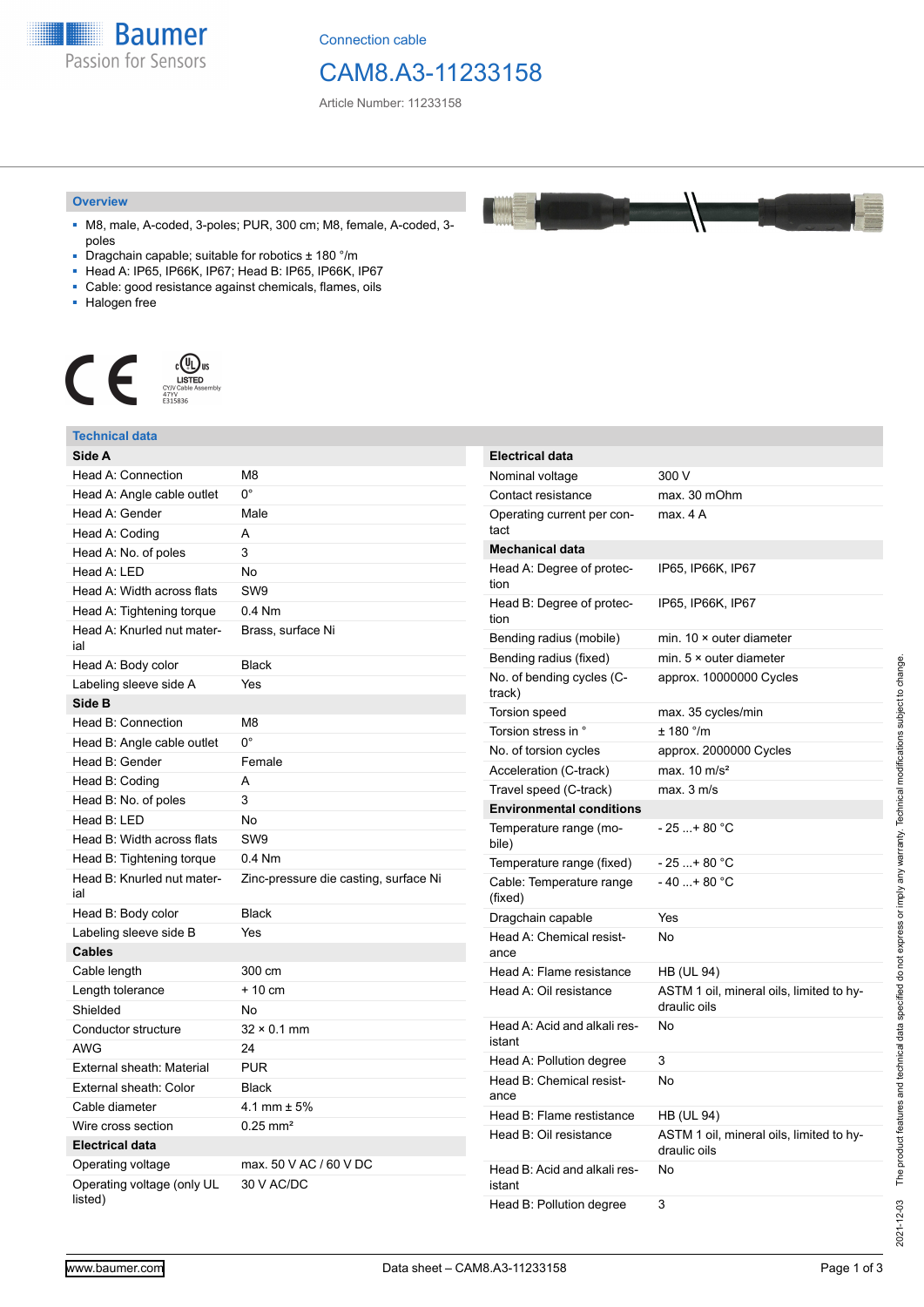

Connection cable

## CAM8.A3-11233158

Article Number: 11233158

#### **Technical data**

**Technical drawing**

**Side A**

#### **Environmental conditions**

Cable: Chemical resistance Good (DIN EN 60811-404)

Cable: Flame resistance Conform UL 1581 §1090 (H); CSA FT2; IEC 60332-2-2

### **Environmental conditions**

Cable: Silicone-free Yes

Cable: Oil resistance Good (DIN EN 60811-404)

### **Side B**

**Coding**

#### **Technical drawing**





### **Coding**





 $\overline{3}$